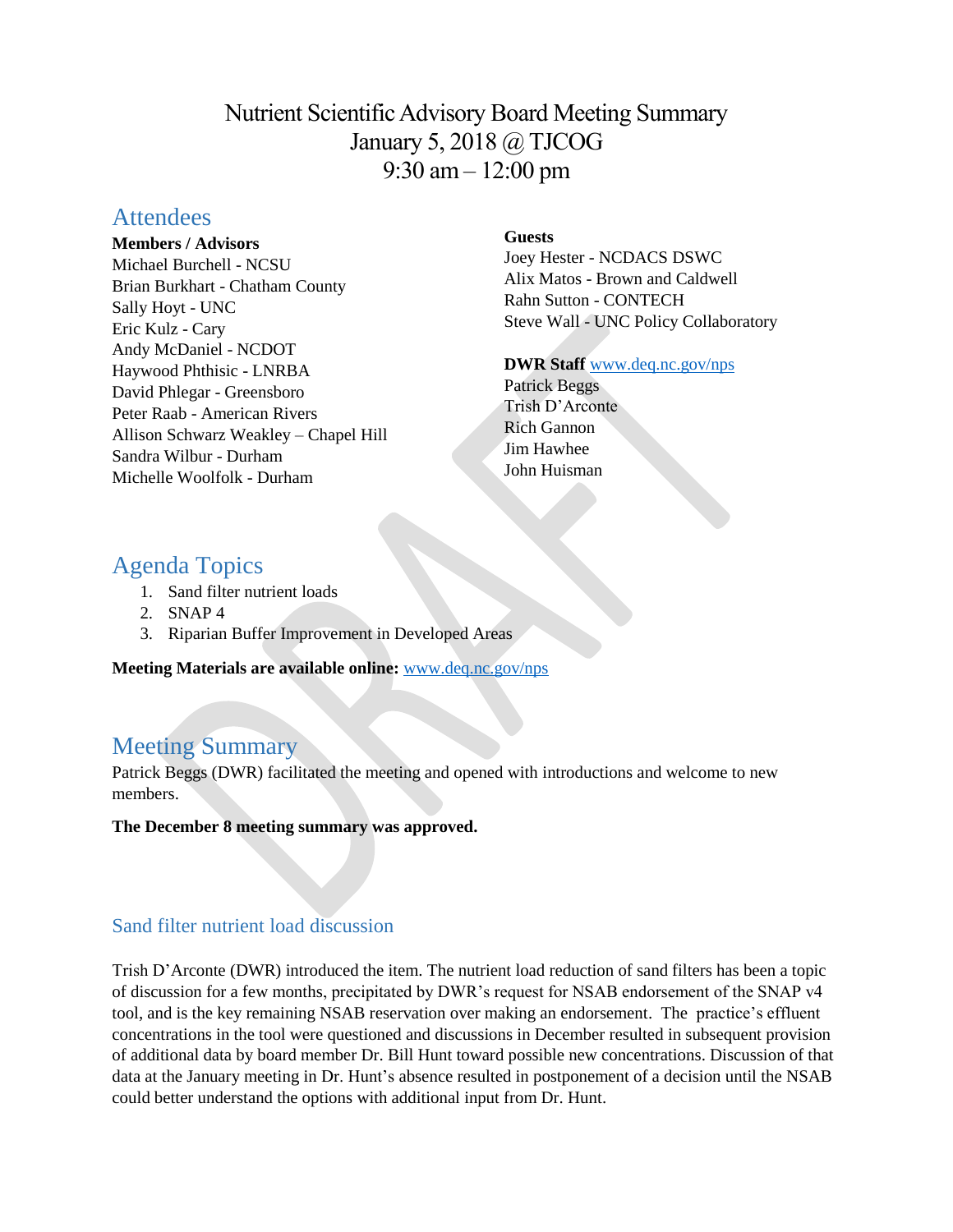# **Brief recent history**

# October 2017

Sand filter concentrations included in SNAP 4 were questioned as not providing enough reduction to be worth the effort. These numbers were lower than those found in JFSNAT v2. NSAB members asked for the data supporting both sets of values. Efforts to obtain the JFSNAT v2 data sources were unsuccessful. There is limited data nationwide to support the SNAP 4 concentrations, and more limited data about sand filters in NC.

December 2017

NSAB discussed other data options for setting sand filter effluent concentrations, namely:

(1) including sand filter data from Austin, TX, and

(2) comparing sand filters to bioretention without internal water storage (IWS).

#### January 2018

The NSAB discussed these options and added a third option of determining a new number based on options 1 and 2 above.

They also discussed the need for NC based research on sand filters.

# February 2, 2018

The NSAB plans to review the options and decide on sand filter nutrient concentrations.

| <b>Sand Filter EMCs</b>    |          |          |
|----------------------------|----------|----------|
|                            | $N$ mg/L | $P$ mg/L |
| Original JFSLAT v2 tool    | 0.92     | 0.14     |
| <b>Current SNAP 4 Sand</b> | 1.33     | 0.12     |
| filters                    |          |          |
| Sand filters including     | 1.00     | 0.10     |
| Austin TX data             |          |          |
| Bioretention w/o IWS       | 1.20     | 0.12     |
| (internal water storage)   |          |          |

# **Sand FILTER EMC Discussion Comments**

- The data from Austin TX could be a problem in the long run. People will question why we would use it.
- There isn't enough NC data right now, but plans are in the works for gathering monitoring data. Funding is needed.
- Austin data could be reasonable for the interim.
- The Austin data isn't as conservative as we should be given we don't have local data.
- Sand filters eventually build up a biofilm, so they may perform more like bioretention over time, suggesting the Bioretention w/o IWS values may be better given they're based on NC research.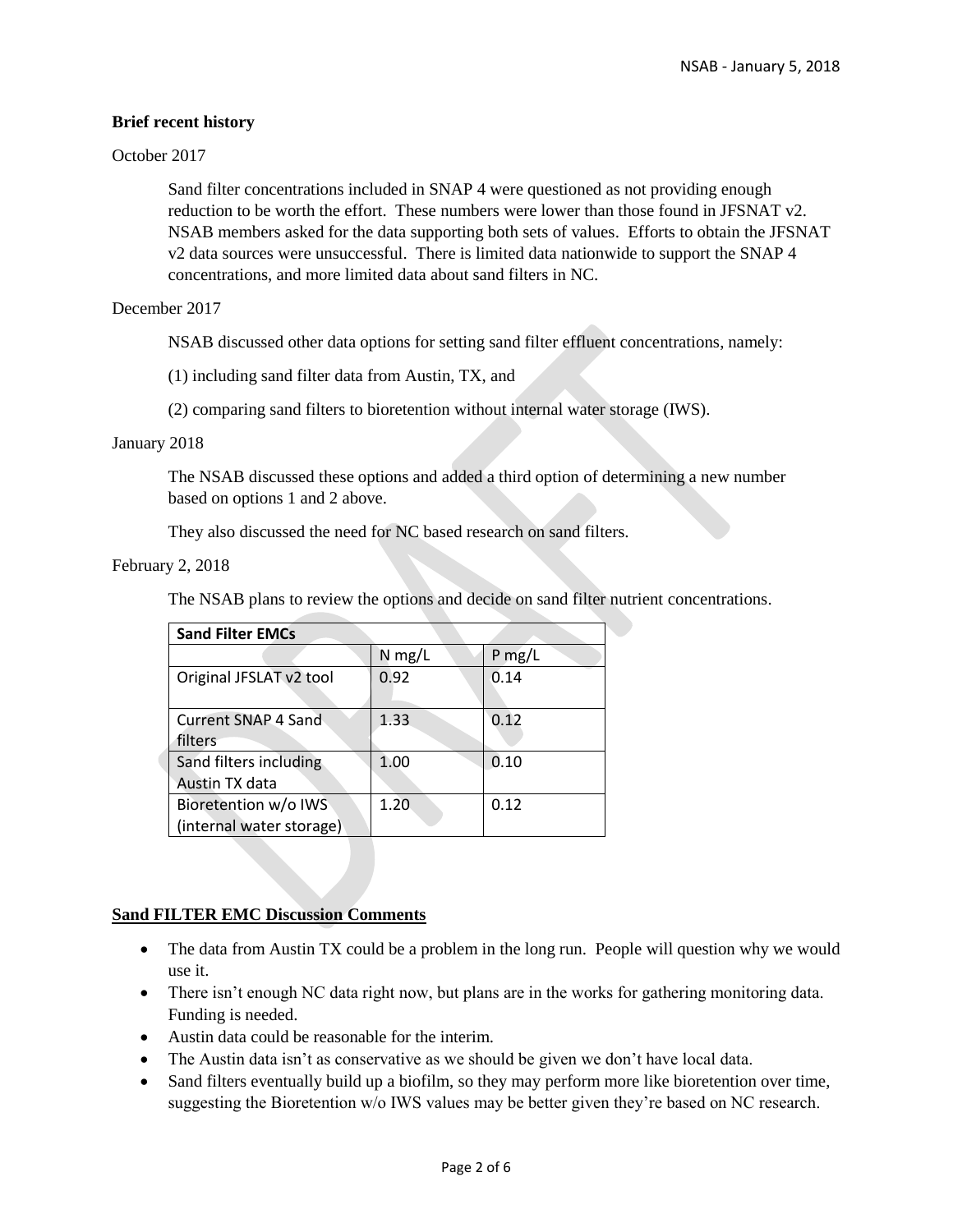- They also catch other things like oils and PAHs which are not nutrients but make them a good choice in urban areas.
- The background data for SNAP 4 is found in the user manual.

# SNAP 4

The NSAB endorsement of SNAP 4 has been set aside until the sand filter question is resolved.

# Riparian Buffer Improvement in Developed Areas

Trish D'Arconte (DWR) presented the latest draft of the 'urban buffer practice'.

The NSAB was asked to submit comments and the draft was also sent to identified interested parties. Comments are due Jan 22 at which point, they will be summarized and presented to the NSAB in February. The plan is to make changes based on NSAB discussion and submit the draft for public comment in February.

The presentation and the draft document can be found online at: [https://deq.nc.gov/about/divisions/water](https://deq.nc.gov/about/divisions/water-resources/planning/nonpoint-source-management/nutrient-scientific-advisory-board/meeting-documents)[resources/planning/nonpoint-source-management/nutrient-scientific-advisory-board/meeting-documents](https://deq.nc.gov/about/divisions/water-resources/planning/nonpoint-source-management/nutrient-scientific-advisory-board/meeting-documents)

#### **Presentation summary:**

#### **Background for Nutrient Reduction Practice**

- Existing buffer restoration crediting is based on rural conditions
- Assumes literature-based values for areas of agricultural drainage and nutrient loads from ag land covers
- Needed a nutrient crediting method for buffer restoration in developed (non-ag) settings

# **Brief History**

- Initial practice development by UNRBA and Cardno, Spring 2016
- Presentation to NSAB December 2016
- Lots of comments, reviewed method against data, extensive revision through 2017
	- o Review/comment by 401 Unit, DMS, Cardno
	- o Incorporated comments and revised for NSAB

#### **Desired Practice Elements**

- Variable buffer widths  $(\min 20' \max 200')$
- Calculation based on site-specific conditions
- Option to diffuse concentrated flows for more credit
- Time-limited implementation option (requires no conservation easement)
- Minimized surveying and reporting requirements
- Incorporate existing forest and utility easements
- Simple credit calculation method
- Otherwise: use similar conditions and requirements as Buffer Mitigation Rule (.0295)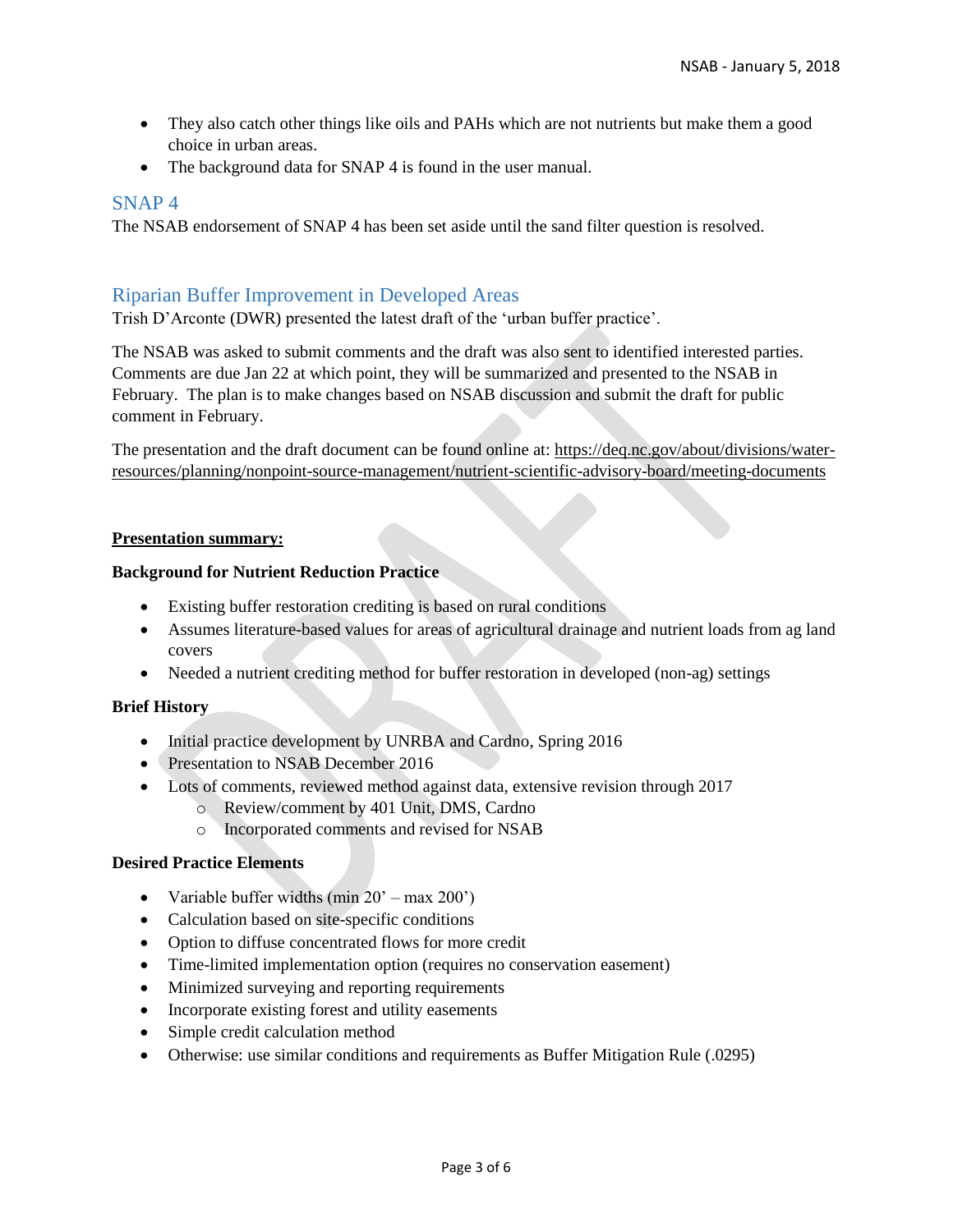# **Jan 2018 Draft: Practice Conditions**

- Use in areas of >50% developed
- Restoration and/or enhancement
- All stream flow types and conditions
- Min 20' width, max 200' width
- Allow the use level spreaders to diffuse more flows
- Buffer use limitations recommended by CWP

# **Jan 2018 Draft: Practice Requirements**

- Buffer Improvement Plan:
	- o Map with delineated area of land covers
	- o Implementation schedule, plant establishment, grading, soil improvement / erosion control, fertilization, weed / pest control
	- o O & M and Monitoring plan
- 260 stems/ac at 5 years, 4+ hardwood/shrub species
- Annual documentation first 5 years, every 5 years after for time-limited projects
- Level spreaders designed to 65ft/cfs

# **Jan 2018 Draft: Credit Calculation**

- Nutrient reduction: land conversion and treatment of runoff through buffer
- Reduction from land conversion and nutrient loads in upslope runoff (developed) SNAP v4
- Nutrient loads from upslope ag fixed loading rates for crop and pasture
- Buffer treatment percent reduction varying by width
- Percent reduction (N & P) based on Nitrogen Loss Estimation Worksheet
- Credit modifications for credit release schedule, enhancement, low survivorship

# **Jan 2018 Percent Reductions**

| Average<br><b>Buffer</b><br>Width<br>from Top-<br>of-Bank<br>(feet) | Percent<br>Nitrogen<br>Reduction | Percent<br>Phosphorus<br>Reduction |
|---------------------------------------------------------------------|----------------------------------|------------------------------------|
| 20-29                                                               | 20%                              | 20%                                |
| $30-49$                                                             | 25%                              | 25%                                |
| 50-74                                                               | 30%                              | 30%                                |
| 75-99                                                               | 32%                              | 32%                                |
| 100-199                                                             | 35%                              | 35%                                |
| $200+$                                                              | 40%                              | 40%                                |

# **Jan 2018 Credit Release Schedule**

| <b>Reporting Period</b>            | <b>Credit Release</b><br>Modifier (% of<br>full credit) |
|------------------------------------|---------------------------------------------------------|
| Initial implementation             | 50%                                                     |
| 1 year after<br>implementation     | 60%                                                     |
| 2 years after<br>implementation    | 70%                                                     |
| 3 years after<br>implementation    | 80%                                                     |
| 4 years after<br>implementation    | 90%                                                     |
| 5 years after<br>implementation    | 100%                                                    |
| $>5$ years after<br>implementation | 100%                                                    |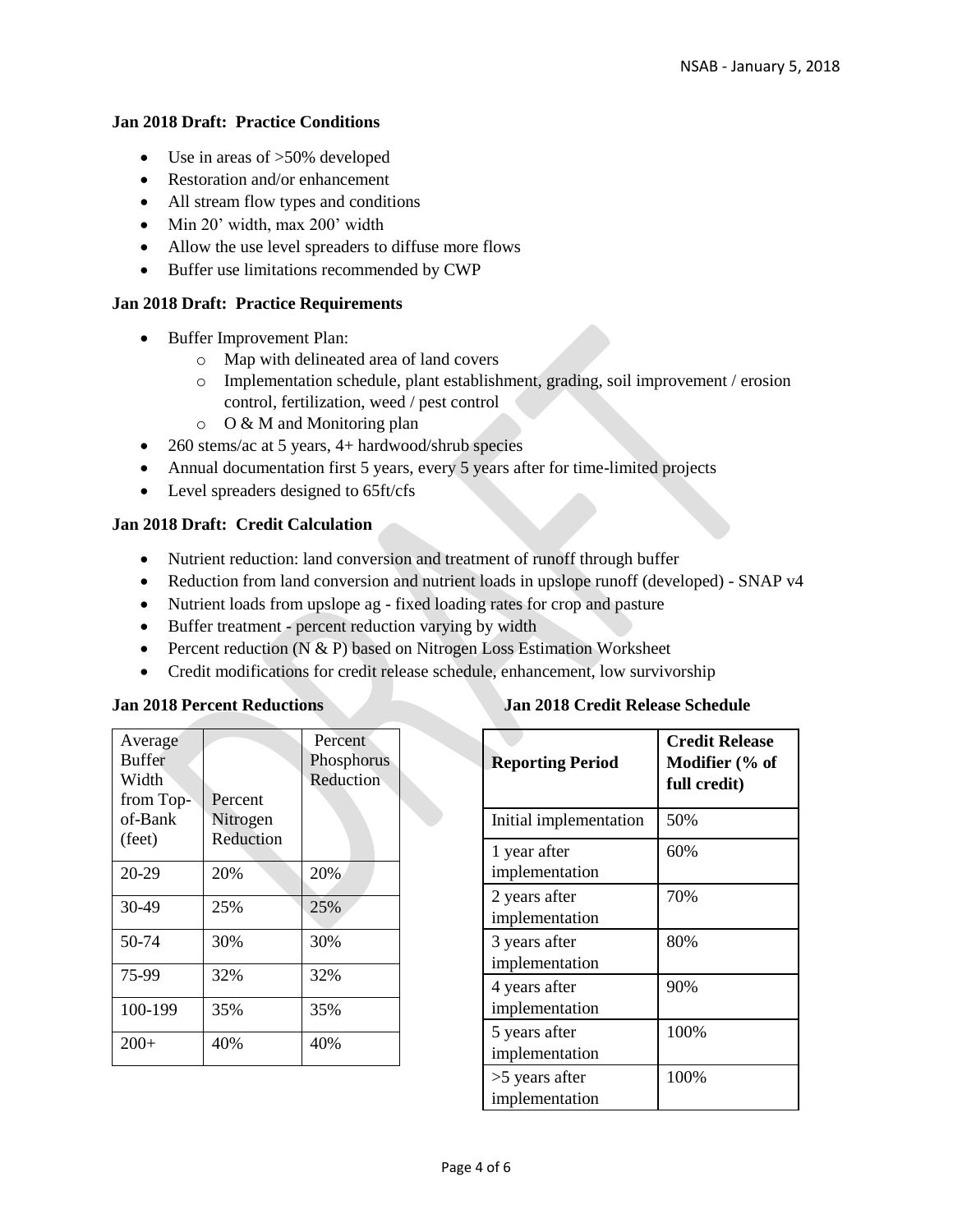# **Jan 2018 Agricultural Land Use Loading Rates**

| Agricultural Land Cover   N loading rate $(lb/ac/yr)$ | $\vert$ P loading rate (lb/ac/yr) |
|-------------------------------------------------------|-----------------------------------|
| Crops                                                 |                                   |
| Pasture                                               |                                   |

# **Changes from Dec 2016 Draft**

- Sticks to conditions and requirements of .0295 as much as possible:
	- o Vegetative success criteria
	- o Stream types and site conditions
	- o Improvement plan requirements
- Mods from .0295 are for desired elements and to ensure accountability
	- o 5 year reporting for time-limited projects, no easement
	- o Credit release schedule and low survivorship discount
	- o Veg survey explicit, but simpler than standard UMBIs
	- o Buffer use limitations
- Same crediting for all stream flows/conditions
- Same reduction through buffer for N and P
- Simplified buffer use limitations
- Predominantly developed drainage area
- Inclusion of minor areas of agriculture
- Enhancement may be 100% of project
- Sewer easements in Zone 2 OK
- Simplified differences between permanent and time-limited
- Percent reduction based on blocks of buffer width
- Options for incremental percent reduction if not restoring adjacent to the streambank

# **Unchanged from Dec 2016 Draft**

- Sites with all kinds of stream conditions/flows
- Min width 20', max width 200'
- Level spreaders to diffuse flows, MDC with 65ft/cfs
- Requires diffusion of roof drains, small stormwater
- No additional stormwater flows
- Permanent and time-limited options
- Land conversion calculation separate from buffer treatment calculation
- Percent reduction based on NLEW

# **Buffer Practice Discussion Comments**

• We need to be very careful how we word this. Buffers are useful for much more than just N and P removal. We want buffers and we want to be sure every decision maker agrees that buffers are good thing. Specifically, the table of unit-area efficiency values that decrease with increasing width gives the wrong impression to non-technical people; recommend removing it.